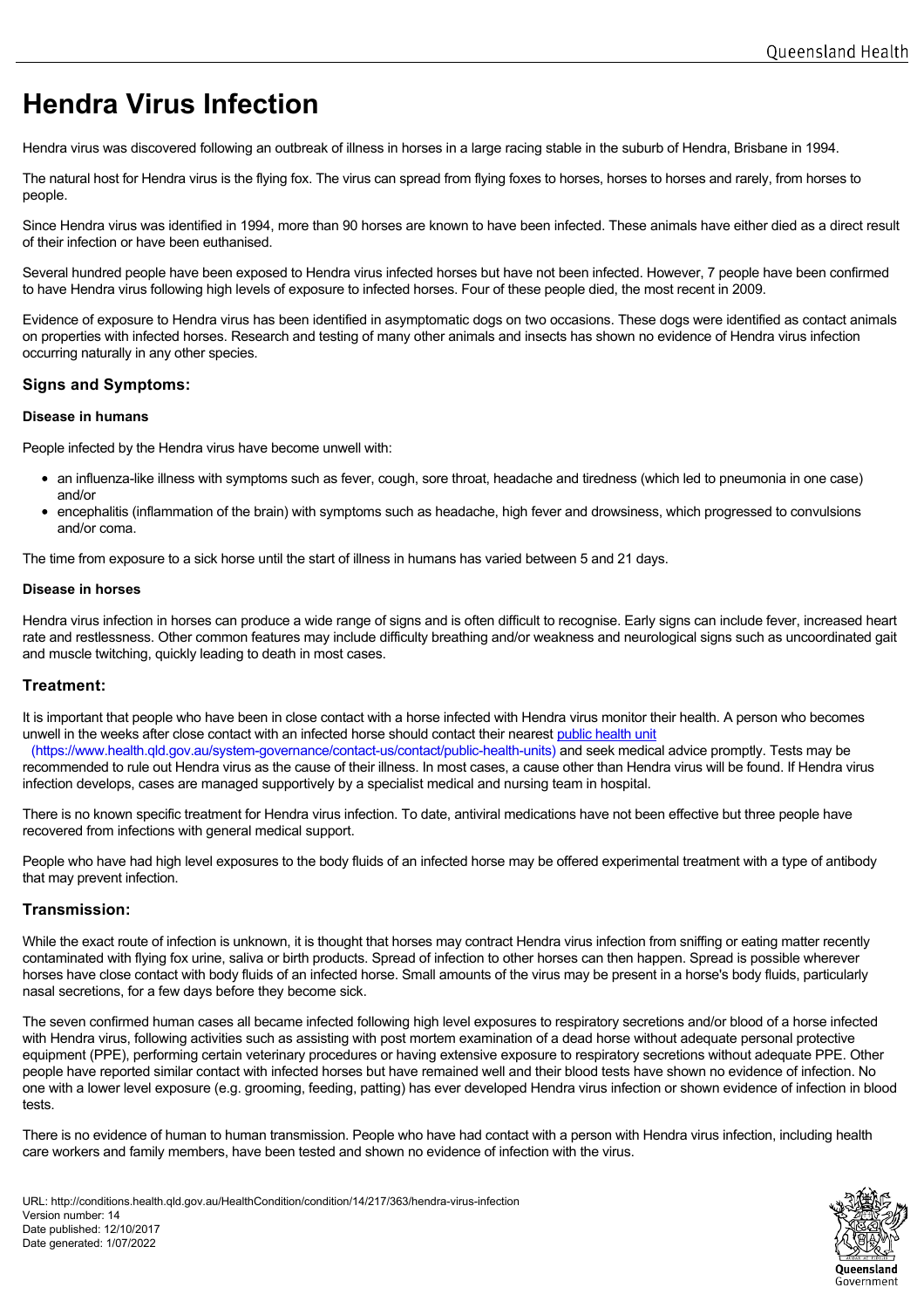There is no evidence that the virus can be passed directly from

- flying foxes to humans
- dogs to humans
- the environment to humans, or,
- from humans to horses

There is no evidence of airborne spread (where tiny particles remain suspended in the air).

Hendra virus is killed by heat, drying and cleaning with detergents.

# **Prevention:**

### **Preventing horse infection**

A vaccine to prevent Hendra virus infection in horses has been available since November 2012. The Hendra virus vaccine was registered by the Australian Pesticide and Veterinary Medicines Authority (APVMA) on 4 August 2015. Further information can be found on the **APVMA** website (http://apvma.gov.au) and in product information accompanying the vaccine. While the vaccine has been shown to be safe and to provide high levels of protection in horses, continued efforts to reduce exposure of horses to Hendra virus are essential.

It is important to

- protect horse food and water from contamination by flying fox fluids,
- isolate sick horses early while awaiting test results, and
- pay attention to standard hygiene and cleaning practices.

More information is available from Biosecurity Queensland [\(http://www.biosecurity.qld.gov.au/\)](http://www.biosecurity.qld.gov.au/) or call 13 25 23 and Workplace Health & Safety **Queensland** 

[\(https://www.worksafe.qld.gov.au/injury-prevention-safety/workplace-hazards/hazardous-exposures/biological-hazards/diseases-from](https://www.worksafe.qld.gov.au/injury-prevention-safety/workplace-hazards/hazardous-exposures/biological-hazards/diseases-from-animals#hendra)animals#hendra)

or call 1300 369 915.

### **Preventing human infection**

As a horse may be infectious with Hendra virus before becoming noticeably unwell, it is important to pay attention to standard hygiene practices when interacting with any horse. Horses should never be kissed on the muzzle. Hands must be washed with soap and water regularly after touching horses, particularly before eating, smoking or touching your eyes, nose or mouth. Wounds should be covered with a waterproof dressing. The use of personal protective equipment is recommended when it is likely that a person will come into contact with body fluids from any horse.

See Biosecurity Queensland (http://www.biosecurity.gld.gov.au/) and Workplace Health & Safety Queensland

(https://www.worksafe.qld.gov.au/injury-prevention-safety/workplace[-hazards/hazardous-exposures/biological-hazards/diseases-from](https://www.worksafe.qld.gov.au/injury-prevention-safety/workplace-hazards/hazardous-exposures/biological-hazards/diseases-from-animals#hendra)animals#hendra)

#### for more information.

If a horse's body fluids or manure comes into contact with unprotected skin the area should be washed with soap and water as soon as possible. If the exposure involves a cut or puncture wound, gently encourage bleeding and then wash the area with soap and water. Where water is not available, wipe the area clean, then use a waterless cleanser such as alcohol based gel. If eyes are contaminated, gently but thoroughly rinse open eyes with clean water or normal saline for at least 30 seconds. If body fluids get in the mouth, spit the fluid out and then rinse the mouth with clean water several times.

If a horse becomes unwell and Hendra virus infection may be a possibility, as few people as possible should care for the horse until the infection is ruled out. Children should be kept away from the horse. Appropriate personal protective equipment which prevents contamination of the skin, eyes, nose or mouth from the horse's body fluids should be worn when in close contact with the sick horse.

Although there is no evidence of human to human transmission, close contact with the body fluids of a person who is unwell with possible Hendra virus infection should be avoided. In hospitals, healthcare workers will take routine precautions which include the use of personal protective equipment. In home settings, pay particular attention to standard hygiene measures such as regular hand washing.

People exposed to Hendra virus should not donate blood or other tissue until they are cleared of infection. Confirmed cases should never donate blood or any other tissue, even if they fully recover.

## **Notification**

Suspected cases of Hendra virus infection in horses should be notified urgently to Biosecurity Queensland on 13 25 23 (during business hours) or 1800 675 888 (24-hour Emergency Animal Disease Watch Hotline).

Pathology laboratories are required to urgently notify all requests for Hendra virus testing in humans to the appropriate public health unit.